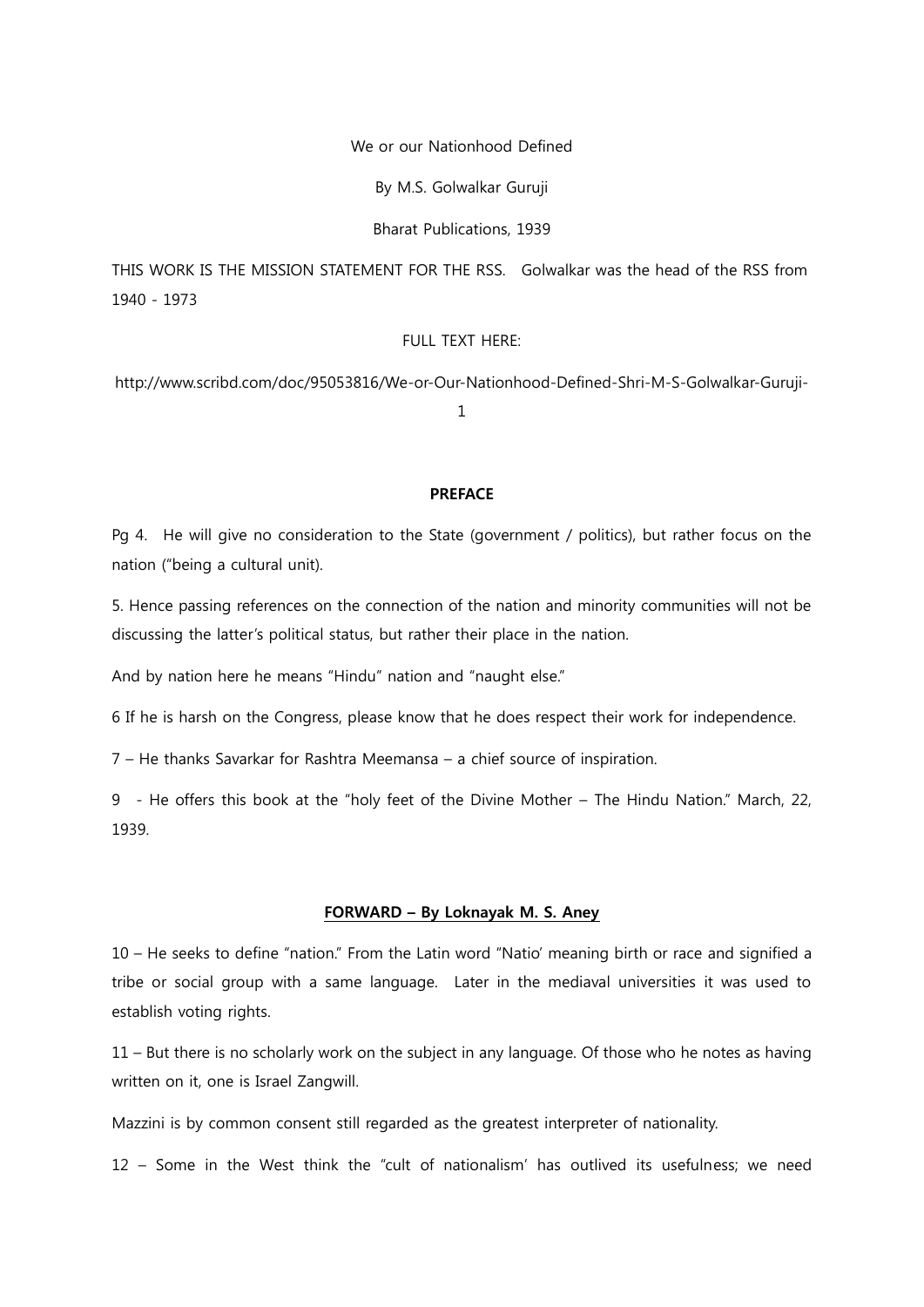internationalism and "humanity."

13 – Mazzini said no. "Humanity is the association of peoples; it is the alliance of peoples in order to work out their mission in peace and love. To forget humanity is to suppress the aims of our labors, to cancel the nation is to suppress the instrument by which to achieve the aim."

Dr. Joseph Bernard notes that Progress consists in the adaptation of the ideas and institutions of the past, not in their wholesale annihilation. We need mansions on our foundations. We need foundations for that. Iconoclastic arguments will only set man back in knowledge, material property, morality, and spirituality.

14 – Some say the nation comes from the state. Some the reverse. But the State of Britain happened when three nations merged (Scotch, Welsh, English). This is a state without political unity.

16 – He wishes to now turn to the psychological and spiritual theories of nations.

17 – According to some Nation is the social group as mind is to the individual. Renan developed this idea. Nationality is possession of a rich legacy of memories and desire to live together and continue the heritage received. Renan said that "race, language or common unity of interests are not always enough to create such a spiritual principle.

19 – Thus a Jewish scholar says, a heritage may lie dormant while only some few scholars remember it. Then it may once again expand.

Nationality is sentiment for national literature, heroes, geniuses, language, sentiments, traditions and modes of dress." It is a feeling that goes beyond definition.

21 – Nationality makes individuals limbs of an organism.

Suppression from outside sources can be very helpful in building up this sentiment of nationality. It isn't merely fine culture, the desire to sacrifice oneself comes from the "emotional structure of man."

23 – Hindus have a distinctive common cultural language and a common cultural literature which regulate and governs their life even in the minute details. They have an outlook which is different from that of any other people.

24 – Hindus in the North and South in spite of superficial difference have common basis for their magnificent architecture, painting, music, dancing, and several other fine arts.

24 – "No sane man can question the proposition that Hindus are a nation." Hindus are the vast majority of the population of India. "India is therefore pre-eminently a Hindu nation, Hindusthan."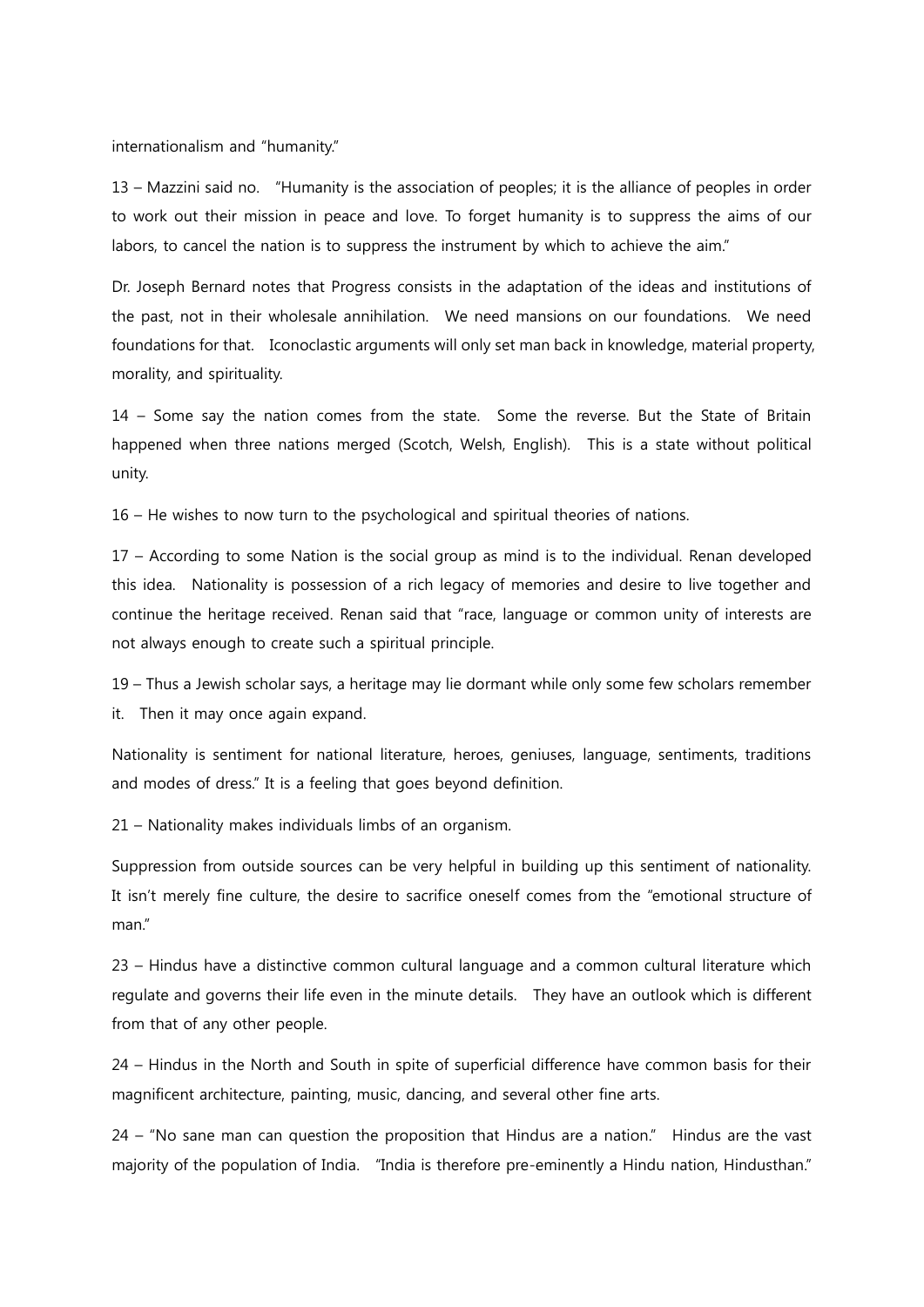25 – People thinking about the problem of Muslims often forget to distinguish between nation and state. "No modern State has denied the resident minorities of different nationalities rights of citizenship of the State."

Minorities with rights and special safe-guards for the preservation of their culture and language and religion is not deemed incompatible with the exercise of the rights of the sovereignty of the State as a whole."

26 – "No modern jurist or political philosopher or student of constitutional law can subscribe to the proposition which the author has laid down in Chapter V."

The author, MSG, said "all those who fall outside the fivefold limits of that idea [the nation] can have no place in national life unless they abandon their differences, adopt the religion, culture and language of the National and completely merge themselves in the national race. So long as they maintain their racial, religious, and cultural differences, they cannot but be only foreigners, who may be either friendly or inimical to the nation."

The author says the League of Nations agreements will not allow the author's dogmatic ideas. No person whose lineage goes back for centuries in a nation can be treated as a foreigner in any modern state. Conversion cannot be a prerequisite for citizenship.

28 – The author, MSG, says that Muslims are particularly unable to be citizens because they hold themselves and their God is deserving domination

The forward author says religion has now dwindled in importance to the point where it has "ceased to be of consequence."

America, for example, has had total freedom of religion from the beginning [he is wrong about that].

29 – Greater national unity happens when there is complete religious tolerance.

30- Golwalkar has also, the forward author claims, done wrong to the illustrious Englishman who helped the foundation of the Congress by giving them unworthy motives.

30 – He also thinks Golwalkar's impaasioned language is not in keeping with the dignity of the scientific study of nationalism.

31 – Still he agrees on much. He likes the abstract notion of nation propounded. And is glad that Golwalkar at least wrote on the topic.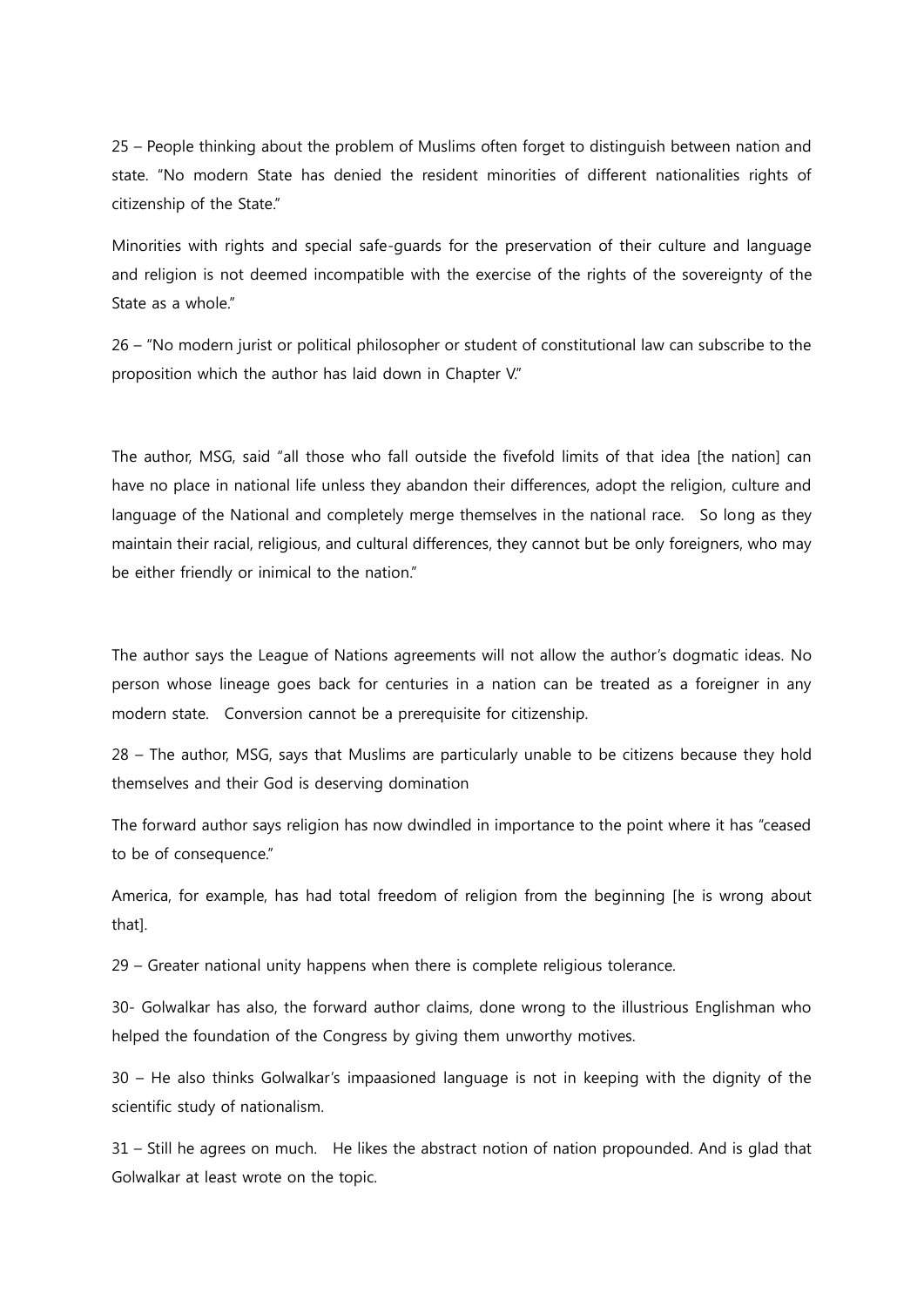32 - But all are entitled to religious freedom and cultural maintenance and a part in the State.

33 – The State is an indivisible unit. No community can claim a right to divide the state.

The book is, though, a necessary reply to Gandhi and others who subscribe to the "blank cheque" theory.

34 – He trusts that the minorities will resolve to work shoulder to shoulder with the majority for the restoration of the glory of the "Bharatwarsha."

M. S. Aney, March 4<sup>th</sup>, 1939, New Delhi

## PROLOGUE – By MS. GOLWALKAR

35 – When born into adverse times you can test your manliness and stand before the world a colossal personality!

36 - We live in strange times. Words have changed meaning. Noble words are profuse; nobility is at a sad discount. Selfishness, greed, injustice, all pass for virtues. Merit is discouraged. We roll down a bottomless pit of degradation yet congratulate ourselves on our progress.

Traitors are now national heroes. Patriots are heaped with ignominy.

37 – People talk of national regeneration. But do they know what the nation is? What is independence? Swaraj?

Do we want to make our nation glorious or just make a "State"?

Do we get that the nation and state are different ideas? If not, we just grope in the dark.

38 - We stand for national regeneration and not for that hap-hazard bundle of political rights-the state. What we want is Swaraj; and we must be definite what this "swa" means "Our Kingdom."

## - CHAPTER ONE -

39 – To start with, the life of nations is not to be counted in yearsbut centuries. What a year is to a man a century is the Hindu nation.

With the Vedas, the Western Scholars have not still seen even the hem of the garment of the glorious Goddess of knowledge.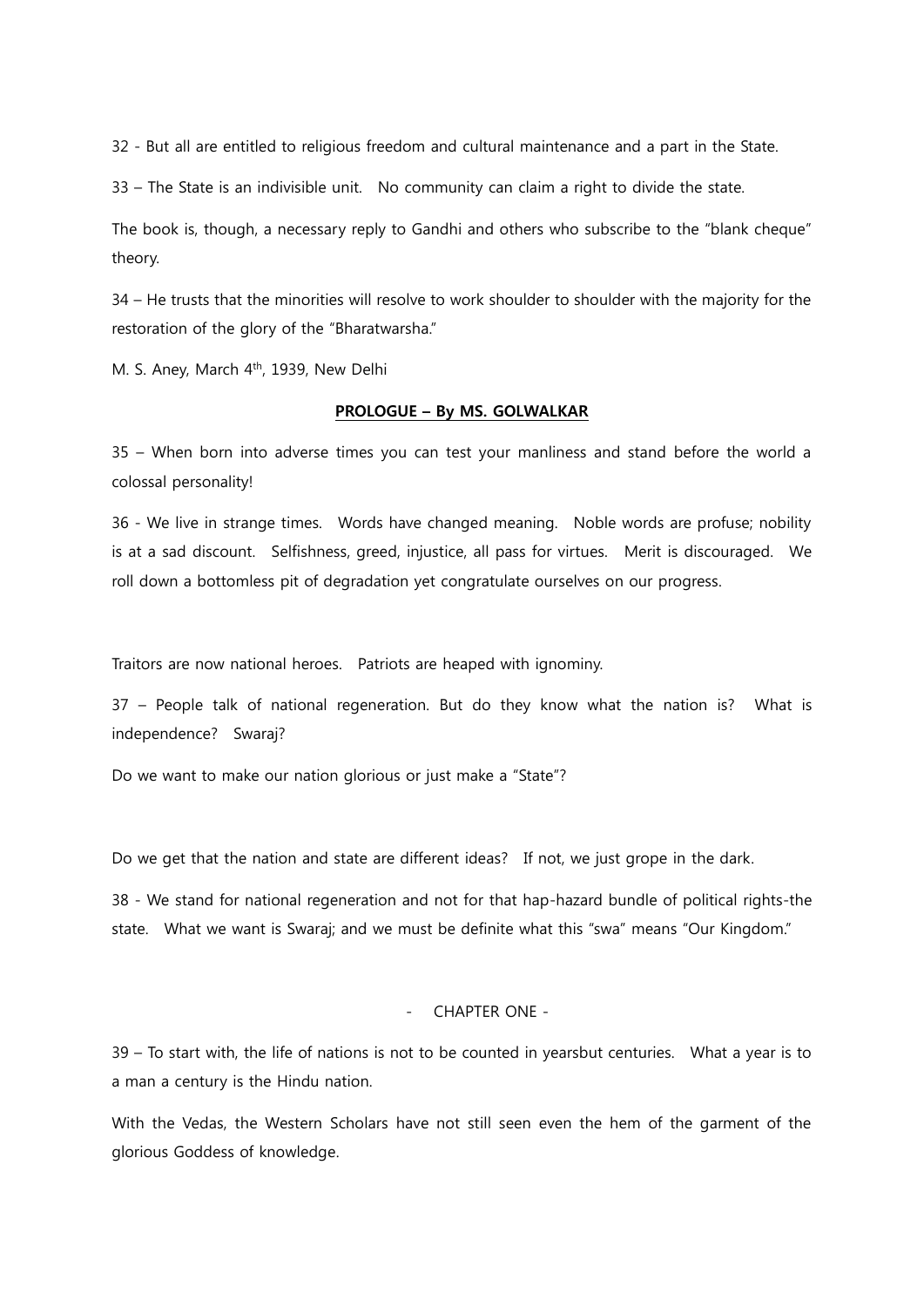40 – if we ignore the vedas and the later Ramayana and Mahabharata, and we still go back 4 – 5,000 years. Hinduism is old. And the Mahabharata depicts an organized society.

42 – So Hindus have been in possession of the land for 8 or even 10 thousand years before the land was invaded by any foreign race.

"Hindu i.e. Aryan race" What evidence is there that Hindusthan, the land of Hindus, was a land of immigrants? None save the "Shady testimony of Western scholars." The West's superiority complex blurs its vision.

42 – Can they admit the superiority of a nation they control? Till yesterday, they wandered wild in the wilderness, their nude bodies weirdly tattooed and painted [literally]. By saying all Aryans migrated to Europe and HIndustan, they undermine Hindu's claim to the land.

44 – The Englishman will never cease duping us into believing that we have no more right to this land than he has.

44 – Tilak said the Aryans came from the Arctic. Perhaps.

45 - But the arctic pole has shifted. The North Pole used to be in Bihar. So, the Vedas come from **Hindustan!** 

46 – On this land the Hindus created the Vedas, "reasoned our Philosophy of the Absolute." Here he lists progress in many fields.

Here they propounded "one religion, which is no make-belief but religion in essence," It is a culture of such "sublime nobility that foreign travelers to the land were dumbfounded to see it, a culture which made every individual a noble specimen of humanity, truth and generosity, under the divine influence. . . . a people who not one of " ever told a lie or stole or indulged in any moral aberration."

47 – All this before the West had "learnt to roast meat – instead of raw!"

"And we were one nation – 'over all the land from sea to sea one kingdom!' is the trumpet cry of the ancient Vedas." Then came Buddha and Alexander who didn't even invade, he left so quickly.

But success bred complacency and the nation fell into small principalities. Consciousness of one Hindu Nationhood became musty.

48 – Misunderstanding Buddha led people to loosen their faith. Over individualization happened. Individuals meant more than the nation! But still the "Race Spirit" continued. "And when the hordes of Mussalman free-booters occurred, they indeed found the nation divided against itself and incapable of stemming the tide of devastation."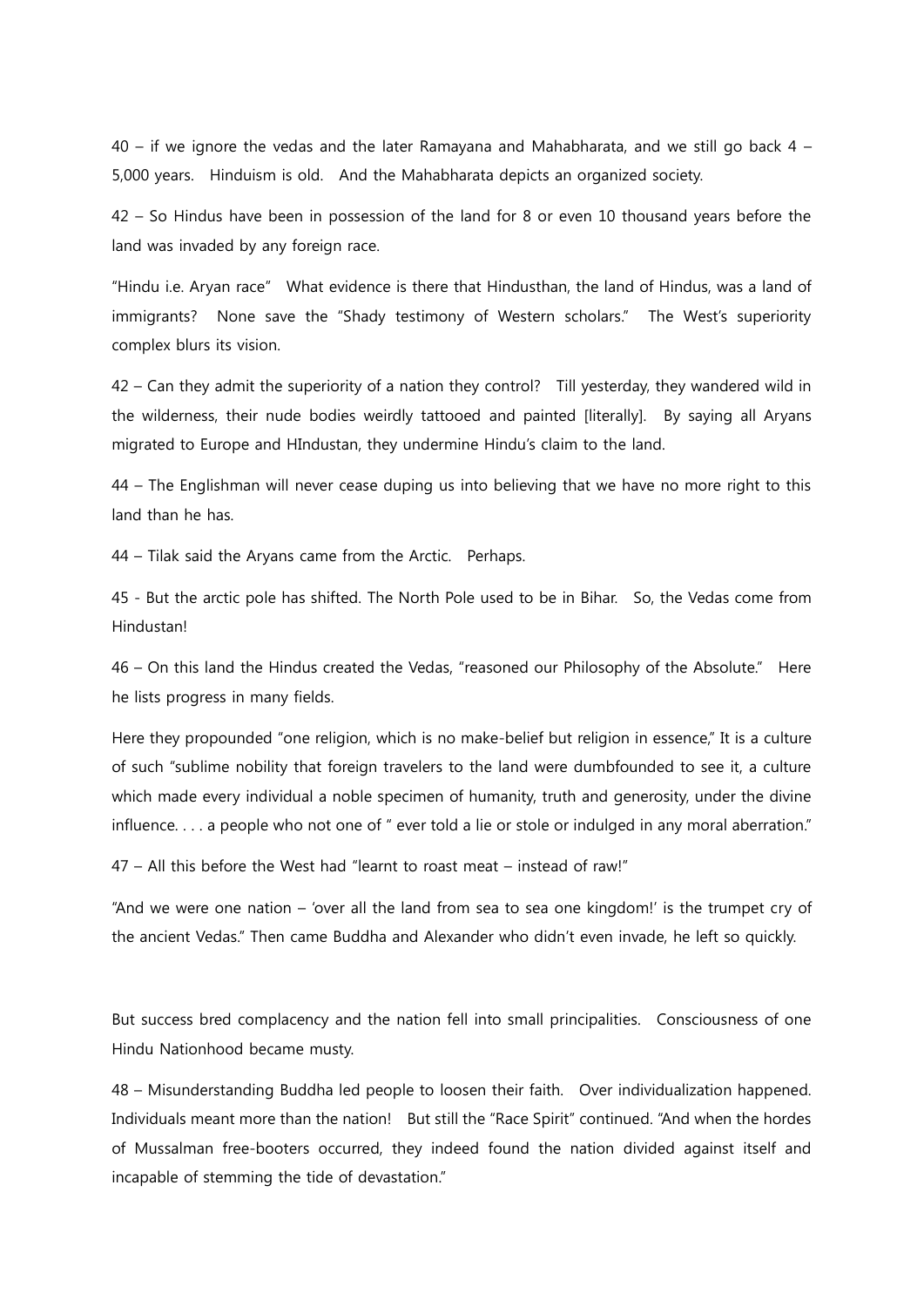49 – Then came the period of the Great Shivaji and the whole illustrious line of Hindu warriors, who overthrew the Moslem domination . . . and shattered the throne of the 'Great Moghul.'" And they would have won with the help of the great Hindu heroes, the Sikhs . . . but too late.

50 – And this 800 year war was nearly won when the British invaders came. But, they have also not won.

51 – Great warriors, (included is M. Gandhi) and Tilak and Lala Lajapat, and others fight the foe.

Ever since the "evil day, when Moslems first landed in Hindustan" to the present Hindus fight.

Don't fear the outcome, The Race Spirit has been awakening.

53 – "To counteract this conquering spirit, to extinguish the correct Hindu National consciousness, our Histories teach us that we never were a nation, but a medley of warring chieftains, that our real history begins with the Moghul rulers."

54 – Another falsity that seems to have borne the bitter fruit, is that "the Nation in the land naturally was composed of all those who happened to reside theirin and that all these people were to unite on a common 'National' platform and win back 'freedom' by 'Constitutional means.' Wrong notions of democracy strengthened the view and we began to class ourselves with our old invaders and foes under the outlandish name – Indian."

55 – That is the real danger of the day, our self-forgetfulness, our believing our old and bitter enemies to be our friends." They must fight the Muslims and the British. "The Moslems are not misled. They take themselves to be the conquering invaders and grasp for power."

"In hopes of 'Nationalising' the foreigners and succeed merely in increasing their all-devouring appetite. The consequence, for us, is that we go more and more astray and lose sight of our cherished goal of National regeneration. Indeed we begin to fear that calling ourselves Hindus even, is denationalizing."

56 – We are blinded into wanting to form a "'really' democratic 'State'" The Congress is there to destroy National consciousness. It has been successful. "We have almost forgotten our Nationhood"

### CHAPTER TWO

57 – "What is the notion of Democratic states about "Nation"? Is it the same haphazard bundle of friend and foe, master and thief, as we in Hindusthan understand it to mean? Or do the political thinkers of the West think otherwise?"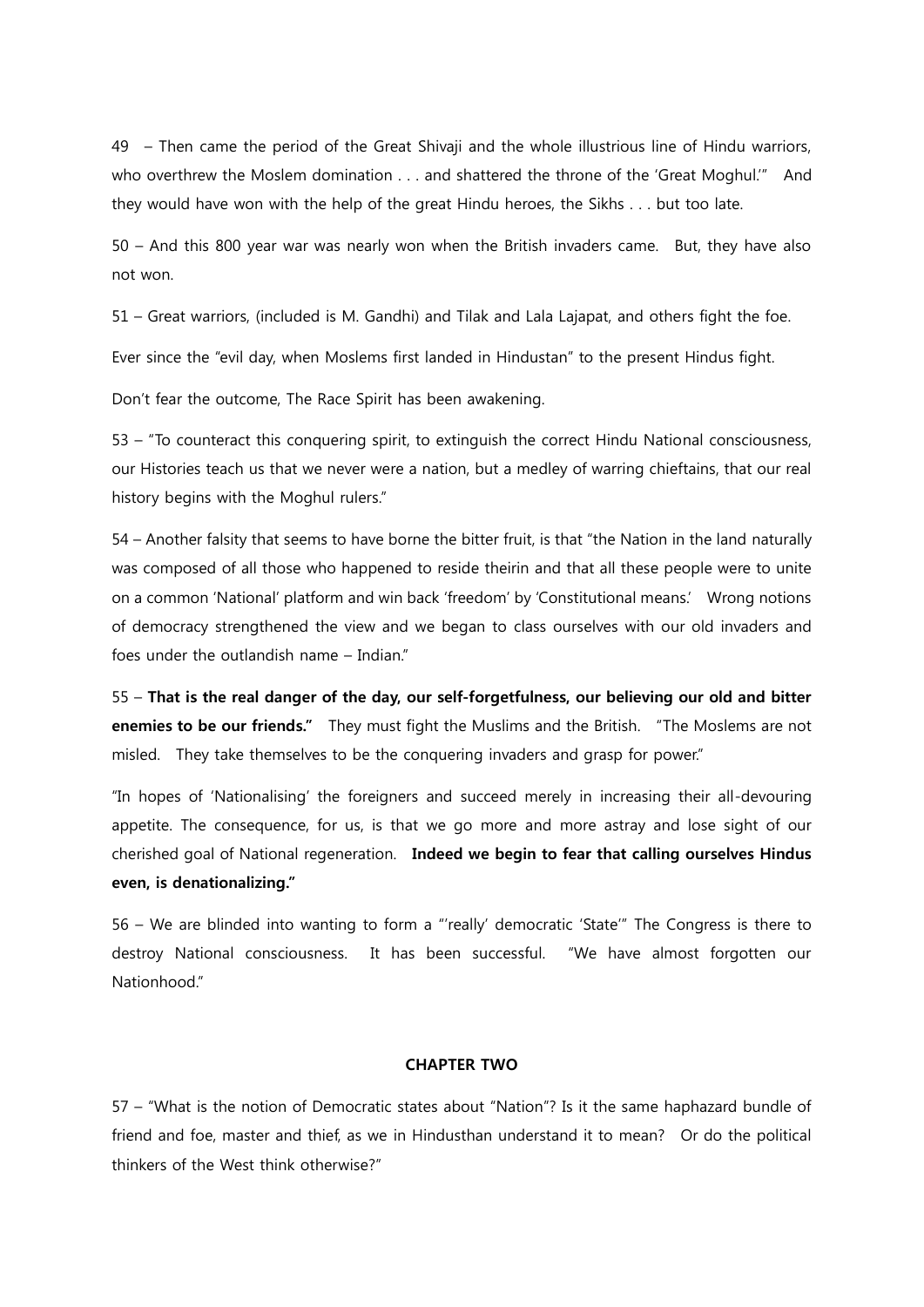We think our vision is erroneous, when compared with the original western understanding. So, we'll analyze.

58 – 60 Here MSG lists several definitions, before concluding that the most common elements are "Common heritage of memories," "Common bond of tradition and history" and lastly "Linguistic Unity" are the main three components that repeat. In another formulation there is the "famous five 'Unities' – Geographical (country), Racial, Religious, culture, and linguistic. He'll look at each.

1) Country:

For "any race to live the life of a Nation it is essential that it should have a territory of its own." [He says a nation without a country is unthinkable. What of the Jews?] Even once the Europeans got the land of the USA the people amalgamated into a homogenous whole and so have nationhood.

62 – Jews lost their country and came to the country of the Hindus. Later the "engines of destruction loose under the name of Islam completely destroyed their power and the Jews." They fled. They are the same people in exile from their country. But in having no land of their own, they are "a people and name and are not a nation." The attempt at rehabilitating Palestine with its ancient population of the Jews is nothing more than an effort to reconstruct the broken edifice and revitalize the practically dead Hebrew National Life"

63 – The Parsis are another example. It is the "same old tale of Islamic invasion, with its attendant massacres, devastation, destruction, loot and arson, violation of all sacred places desecration of religion and culture, and forced conversion to the faith of the ready executioner, and everything else that ever went hand in hand with the spread of Islam." Many took refuge with the generous Hindus. But, they have no nation because they have no country.

64 -

- 2) RACE: "It is superfluous to emphasize the importance of Racial Unity in the National Idea. A Race is a 'hereditary Society having common customs, common language, common memories of glory or disaster; in short, it is a population with a common origin under one culture. Such a race is by far the important ingredient of a nation. Even if there be a people of foreign origin, they must have become assimilated into the body of the mother race and inextricably fused into it." This includes "religion, culture and language."
- 65 Without assimilation they are "at best members of a common state for political purposes."
	- 3) RELIGION AND CULTURE: Where the people are super religious it becomes difficult to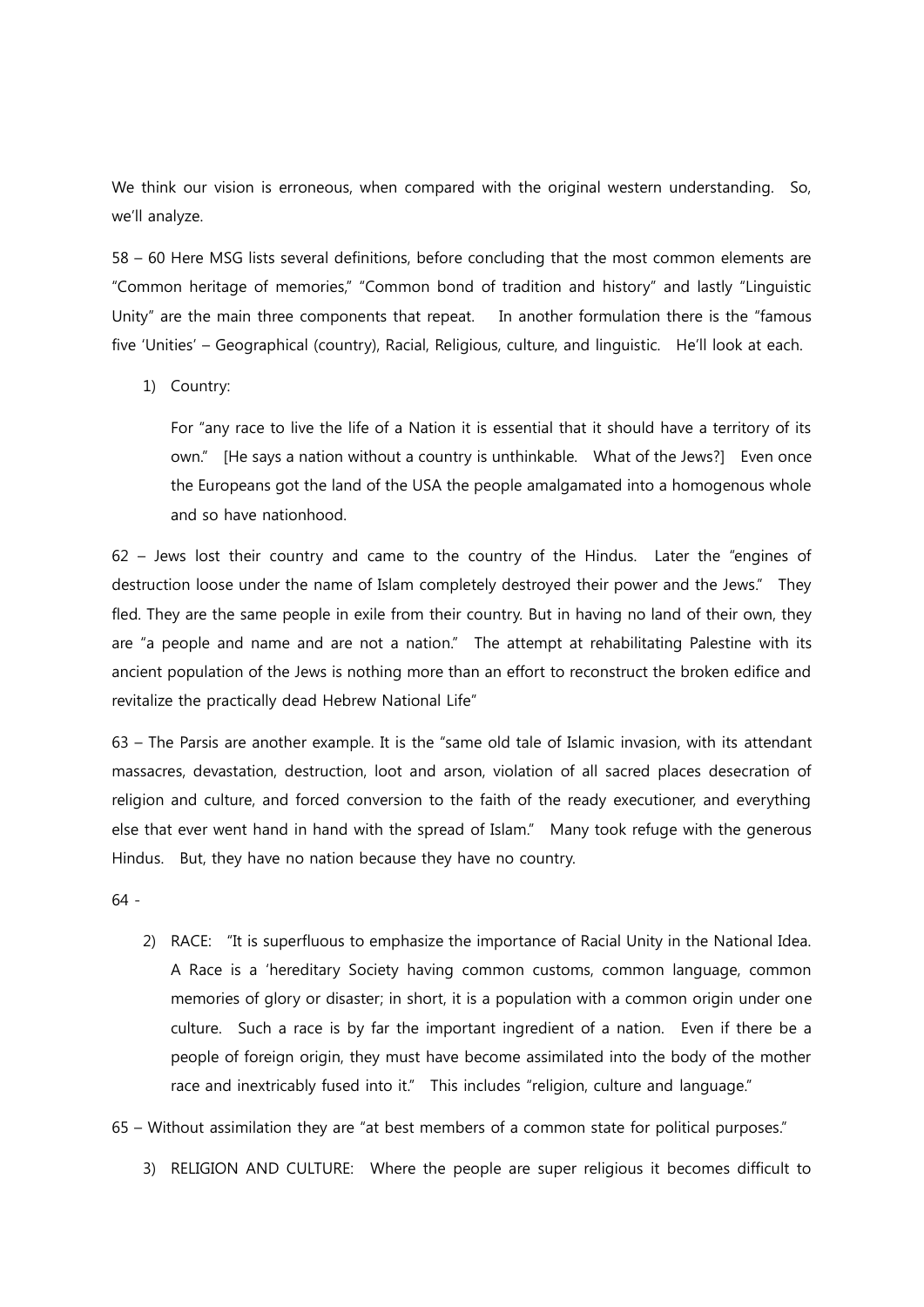separate religion and culture. Culture being the "cumulative effect of age-long customs, traditions, historical and other conditions and most importantly of religious beliefs and their attendant philosopy . . . on the Social Mind."

66 – But where religion is a mere matter of form culture can be the important factor. In Europe, for example, religion is practically dead, so each nation reverts to its pre-Christian sensibility.

67 – But in Hindustan religion is all encompassing. So their culture is just a product of their religion.

68 – At present there is a general tendency to affirm that Religion is an individual question and should have no place in public and political life. This idea comes from those who have no religion worth the name.

If religion only concerns otherworldly matters, then it should have no place in the affairs of this world. In Europe "religion means no more than a few opinions, dogmatically forced down the throat of one and all."

69 It is a relationship between the individual and god for the benefit of the individual. And, so for Europe, religion should have no place in politics.

But real full religion regulates society in all its functions, and provides mental frames for the individual to adopt. At the same time it raises the whole society from the material, through the moral, to the spiritual plane. It provides one a framework for the fullest stature of his manhood.

This sort of religion cannot be ignored in individual or public life. It must have its place in politics as well.

70 – If you ditch religion, all degenerate and politics becomes religion. They have started to get into social and political prosperity. Giving up religion means "stopping short on the lowest rung of the ladder." "It would mean that we have turned faithless to our Race-Spirit, to the ideal and mission for which we have lived for ages."

71 – After so much religious bloodshed, it was deemed right for Europe to have tolerance for sects. Banning religion is the next logical step. Religion is Europe does not distinguish nations so for them country, race, culture and possibly language form the nation.

72 – But even in Europe religion is important. So also with culture.

73 – In passing he says that "Socialism is the 'theory of the State' and takes no account of Nationality."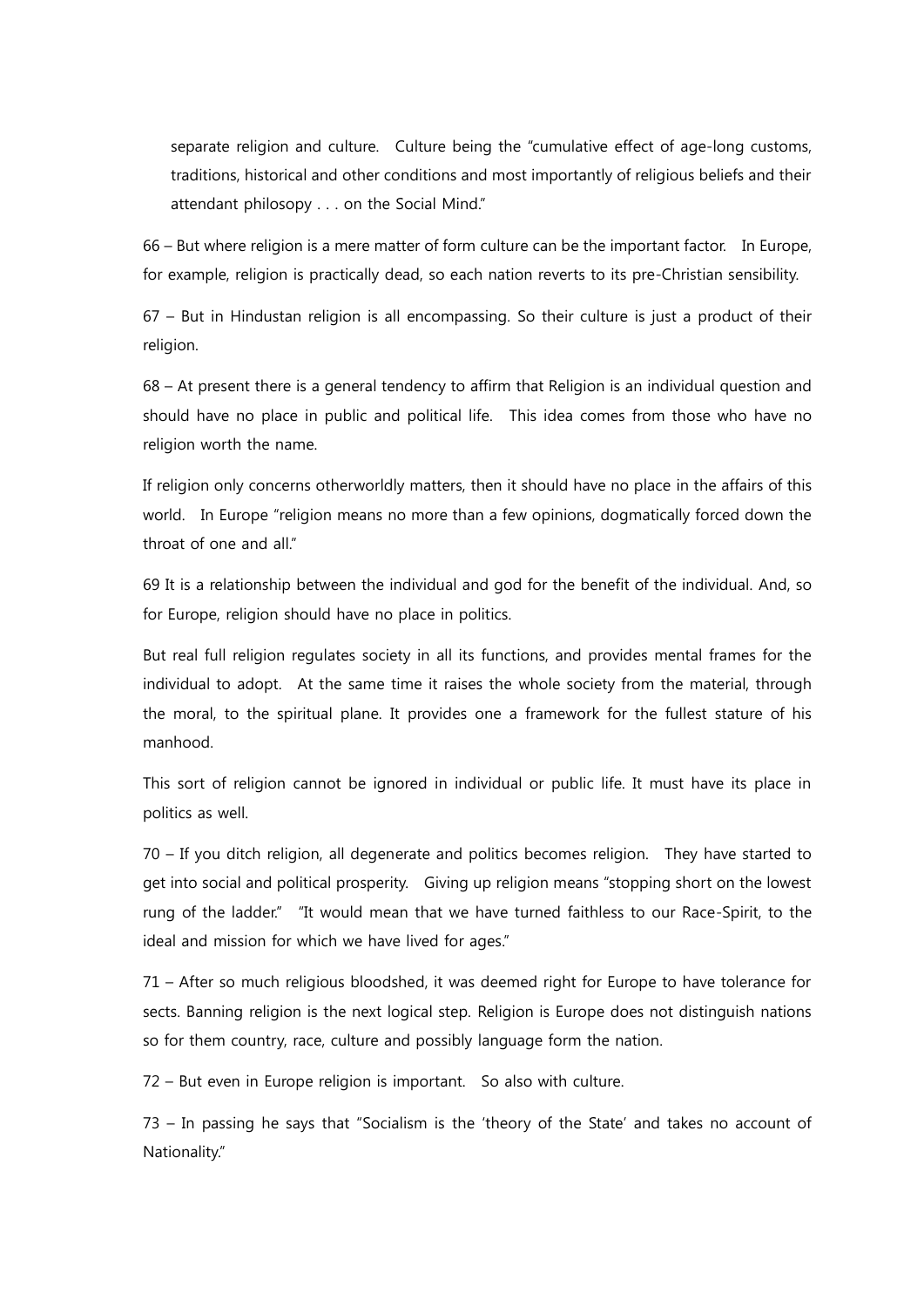### 4) LANGUAGE:

Every race, living in its own country evolves a language of its own. Supplanting it with another is dangerous. It is an expression of the Race spirit, a manifestation of the National web of life. Every word, every turn of expression depicts the Nation's life."

73 – Take away from a nation its ancient literature – its whole-literature goes with it. – and the nation as such ceases-to be."

It is not for nothing that the English long tried, even by force of arms, to force down their languageson the Irish and to suppress their mother tongue."

74 – Take Afghanistan. It was once Hindu. Then it took on Buddhism and got weakened by this till the Muslims took over and its culture and language were stripped.

### CHAPTER THREE

76 – So the nation concept includes country, race, religion, culture, and language. And it requires each of the five in a homogeneous whole. When one goes extinction is a possibility.

WW I did not change existing European constitutions much.

New states started, but were divided, so the now famous "Minority Treaties" were started whereby the rights of the national and foreign races were granted protection.

77- The need for the Minority treaty shows that the world is not just political. Culture, having nothing to do with politics needed accounting for.

78 – The very definition of minorities as "a class of peole incorporated in the body of the nation" but differ "from the majority of the population in Race, Religion, and Language." Shows every nation has its own National race, religion, and language (culture implied).

79 – The agreed upon relocation of many Jews shows the import of country.

82 – His discussion of 'common aspirations' as an element of nationhood leads him to note Italy and Germany revising their aspirations "predetermined by the traditions left by its depredatory ancestors."

83 – But this only confirms, does not add anything to the 5 fold definition of Nation. So we have a definition that accords with ancients and moderns.

84-Having solidifying what a nation "ought" to be, let's see how far it accords with "is."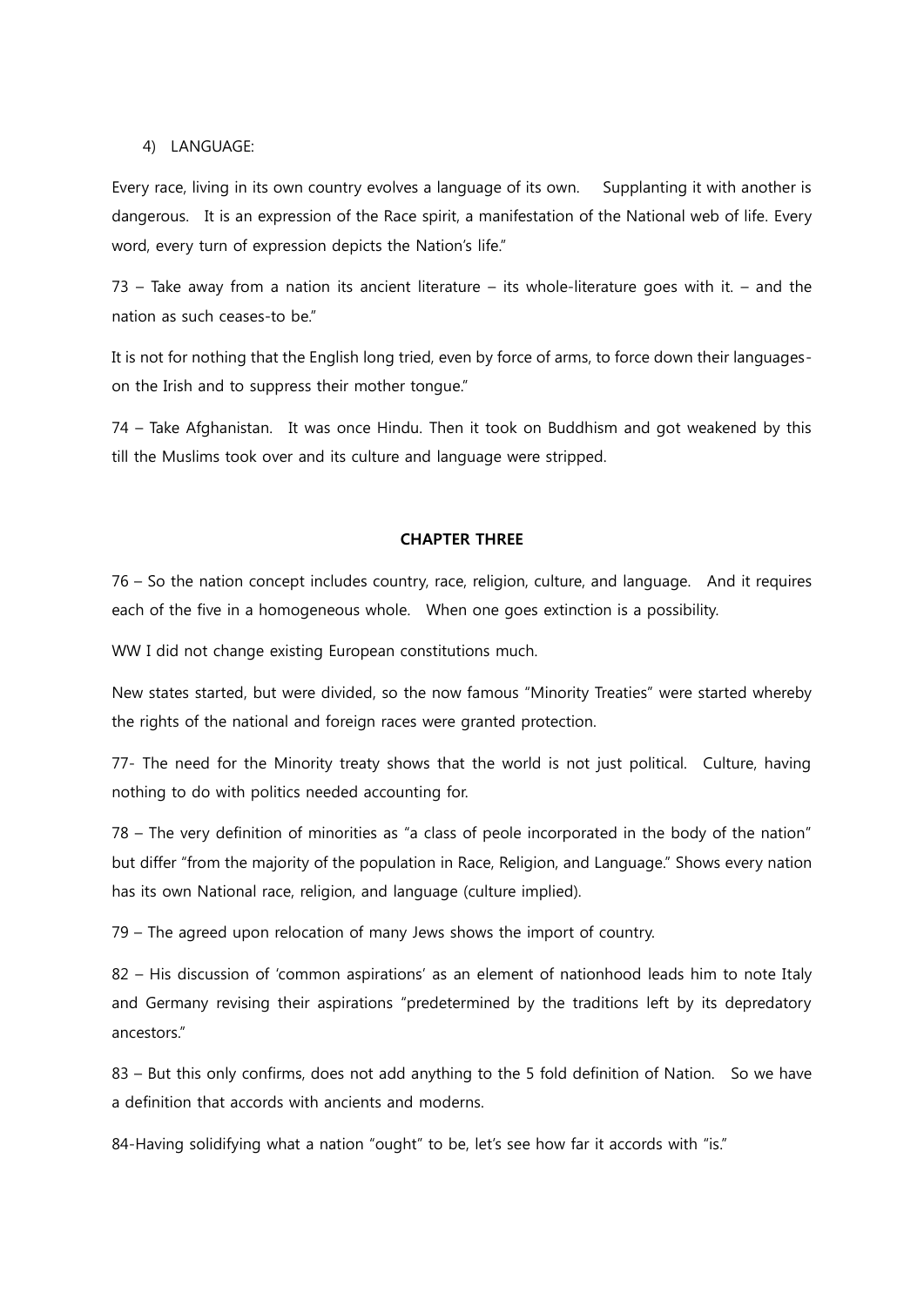Let's use England as an example. Race and culture are homogenous in England. What of religion and language? Even though they say they've washed their hands of religion, does England have a state religion? YES!

85 – Notice that the Church of England doesn't pay non-English missionaries in Hindustan. England is notorious for forcing its language on people, Ireland, Wales, Hindusthan. So language is important to their definition of Language.

86 – Germany is the other Nation most in the eye of the world. Germany tried to unify its nation via taking over Austria. Germany's religion is not what it should be. "German race pride has now become a topic of the day. To keep up the purity of the Race and its culture, Germany shocked the world by her purging the country of the Semitic Races – the Jews. Race pride at its highest has been manifest here. Germany has also shown how well-nigh impossible it is for Races and cultures having differences going to the root, to be assimilated into one united whole, a good lesson for us in Hindustan to learn and profit by."

88- Germany makes people use its language in public affairs.

As for religion, its President's oath is purely religious as are state holidays. So Germany also has all five of the "nation" components and considers them important.

89 – With its worker of the world unite slogan, you'd think Russia had transcended the components of a nation. But the rest of the world, even most of the people in Russia were not ready to grasp such a broad ideal, Human mind what it is." Country, race, language so far there. They have stripped down the religion and culture, but have built up new ones in their place.

The new religion is "socialism" the new culture, materialism. It is a religion, "A set of beliefs dogmatically followed." Marx is their prophet and they're intolerant of all who dissent. It is more semitic religious intolerance which has, once again, bathed the world in blood.

91 – Czechoslovakia is the last example. It was formed after The Great War, as a buffer for Germany, out of four nations. Czech minorities recognize the majority nation language and religion, get protection, but also owe the state duties for that protection.

92 – In allowing this, the League of Nations affirmed that the nation and state are not the same and the Nation should be supreme. Country, race, religion, culture, and language should be respected, where possible, by all the foreign races living in the state as minorities.

#### - CHAPTER FOUR –

94 Now we'll come to understand Hindusthan in light of the preceding definition of the 5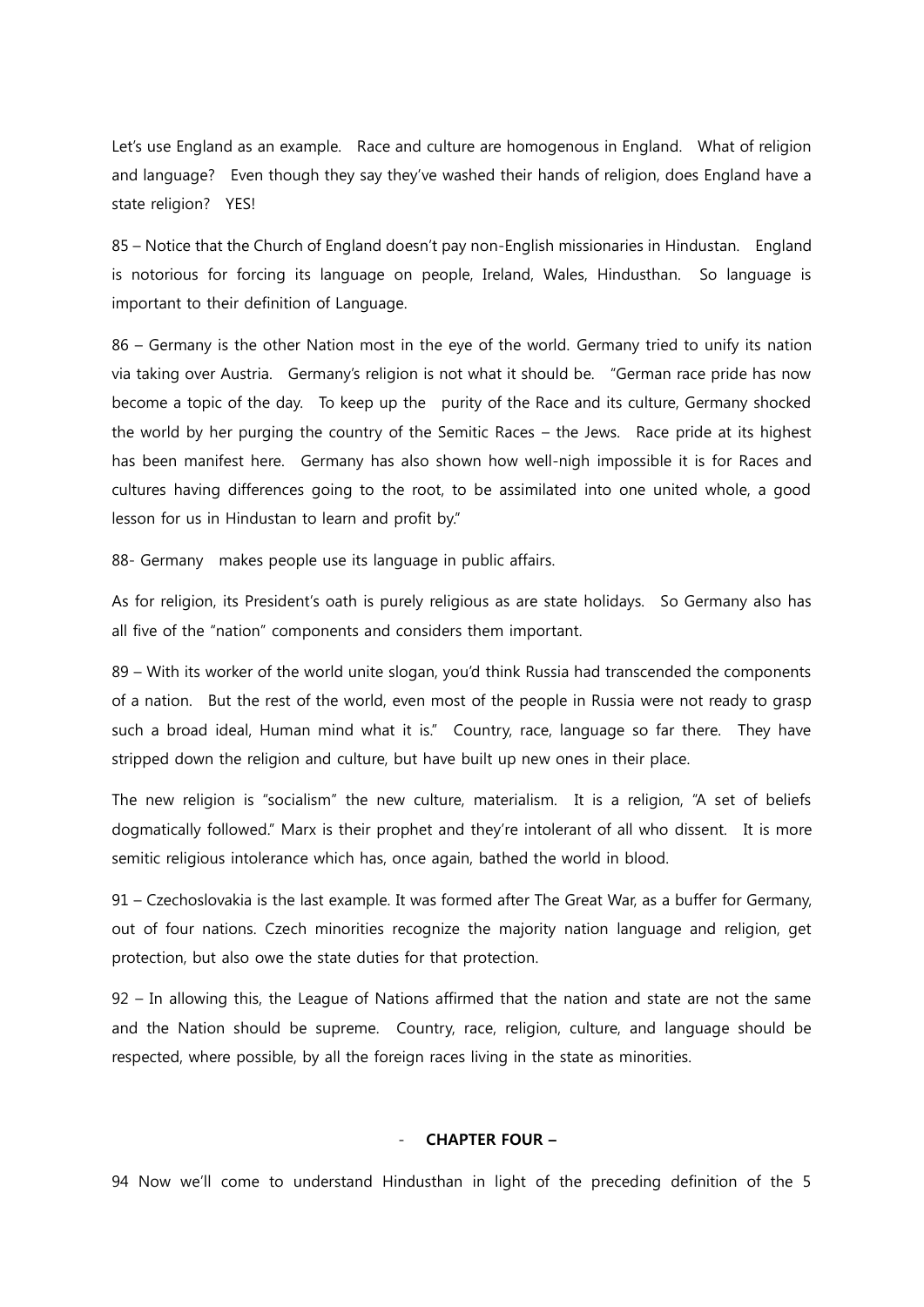components of nations. It has all the components!!

95 – Hindus have a culture, that despite being debased by contact with Muslims and Europeans, is still the noblest in the world, partially because it has generosity, toleration, truth, sacrifice, and love for all life.

96 – Hinduism molds men in the image of God and produces great scientists, political theorists, economists, and artists.

97 – The West has many in the form of saints and more, but are ashamed of most of them now.

98 – The only component Hindusthan doesn't have is language unity. But the uniting mother language is Sanskrit, of which the others are just offshoots. As such it takes just a little work to get going on any of them. And, Hindi is known by people in most all provinces.

99 – So in Hindusthan should live the Hindu Nation and all else should "naturally fall out of the pale of real 'National Life.'"

99 – Those are only national patriots who wish to glorify the Hindu race and nation. "All others are either traitors and enemies to the National cause, or, to take a charitable view, idiots."

### - CHAPTER FIVE -

101- What of those living in the land of the Hindus and do not belong to the Hindu Race, Religion and culture?

In terms of the Nation, they "can have no place in the national life, unless they abandon their differences, adopt the religion, culture and language of the Nation and so completely merge themselves in the National Race. So long, however, as they maintain their racial, religious and cultural differences, they cannot but be only foreigners who may be either friendly or inimical to the Nation"

102 – Nations can practice religious toleration, but the strangers must acknowledge the National religion as the state Religion. Culturally, linguistically, in terms of aspiration, they must become one with the National race. They should not "tax the generosity of the Nation by demanding privileges as 'Minority communities' in the State. This being the norm, the US didn't adopt the League of Nations suggestions because it might end in "rousing the demon of separateness and variegated interests."

103 – Our delegate said we had so much assimilation, that we had no minorities. "This means that the existence of minorities, in the sense of persons with a right to the protection of the League of Nations, is impossible." Our representative said.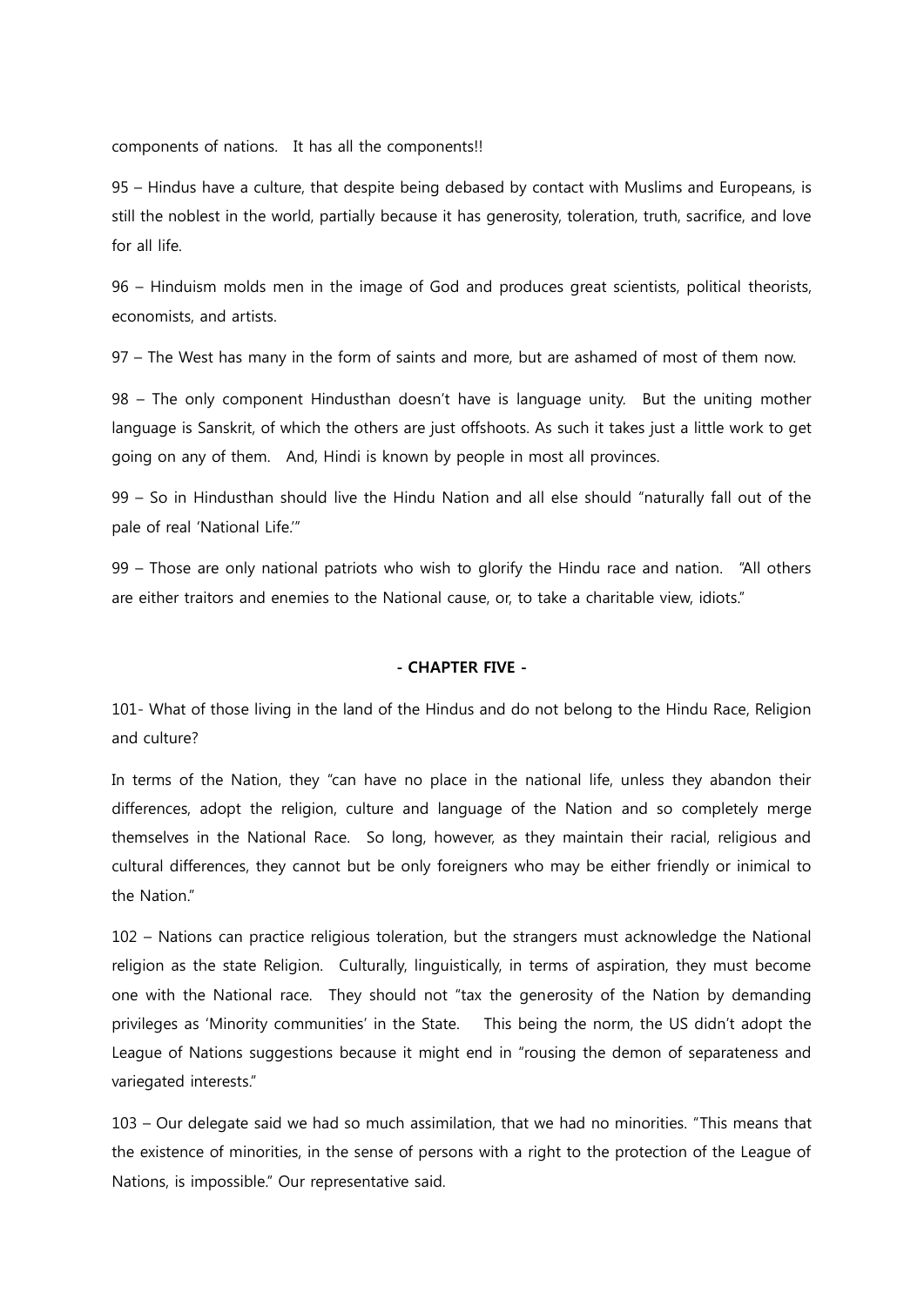103 – Notice that the old Nations do not undertake to recognize any separate element in their polity. This makes people naturally assimilate themselves.

104 – Foreigners may either assimilate or stay separate and live at the mercy of the National culture or "quit the country at the sweet will of the national race" when that mercy runs out. That is the only sound view on the minorities problem." "That alone keeps the national life healthy and undisturbed."

104 - 105 – So foreign races in Hindusthan must either adopt the Hindu culture and language, must learn to respect and hold in reverence Hindu religion, must entertain no idea but those of the glorification nof the Hindu race and culture, i.e., of the Hindu nation and must lose their separate existence to merge in the Hindu race, or may stay in the country, wholly subordinated to the Hindu Natino, claiming nothing, deserving no privileges, far less any preferential treatment – not even citizen's rights.

105 - "We are an old nation; let us deal, as old nations ought to and do deal, with the foreign races, who have chosen to live in our country."

106 – 107 The minority treaty of the League was undertaken "to secure for the minorities that measure of protection and justice, which would gradually prepare them to be merged in the national community to which they belonged." And, the dangers of treating people differently was seen to have certain dangers. The recognition of "minorities as separate entities, by increasing their coherence and developing in them a sense of their own strength, may provoke them to separate themselves from the state of which they form a part."

107 - This could lead to the "disruption of the states." The disaster of Czechoslovakia proves this true.

108 – This is why "all experienced Nations refused to adopt this decision of the League."

## - CHAPTER SIX -

110 – Might we not be trying to force modern Nation concepts on Hinduism of old. Is this not just a concept borrowed from the West?

The word "Rashtra" expresses the same idea as Nation and it is as old as the Vedas.

111 - Swaraj means independence, the power of the National Race. To be full it should have a scientific frontier and be richly productive.

112 – The footnotes here contrast a Muslim patriot who died abroad and asked that his remains be taken to Mecca. A Hindu who died abroad, to HIndusthan. "This example strongly substantiates our proposition that in this country the Hindus alone are the Nation and the Moslems and others,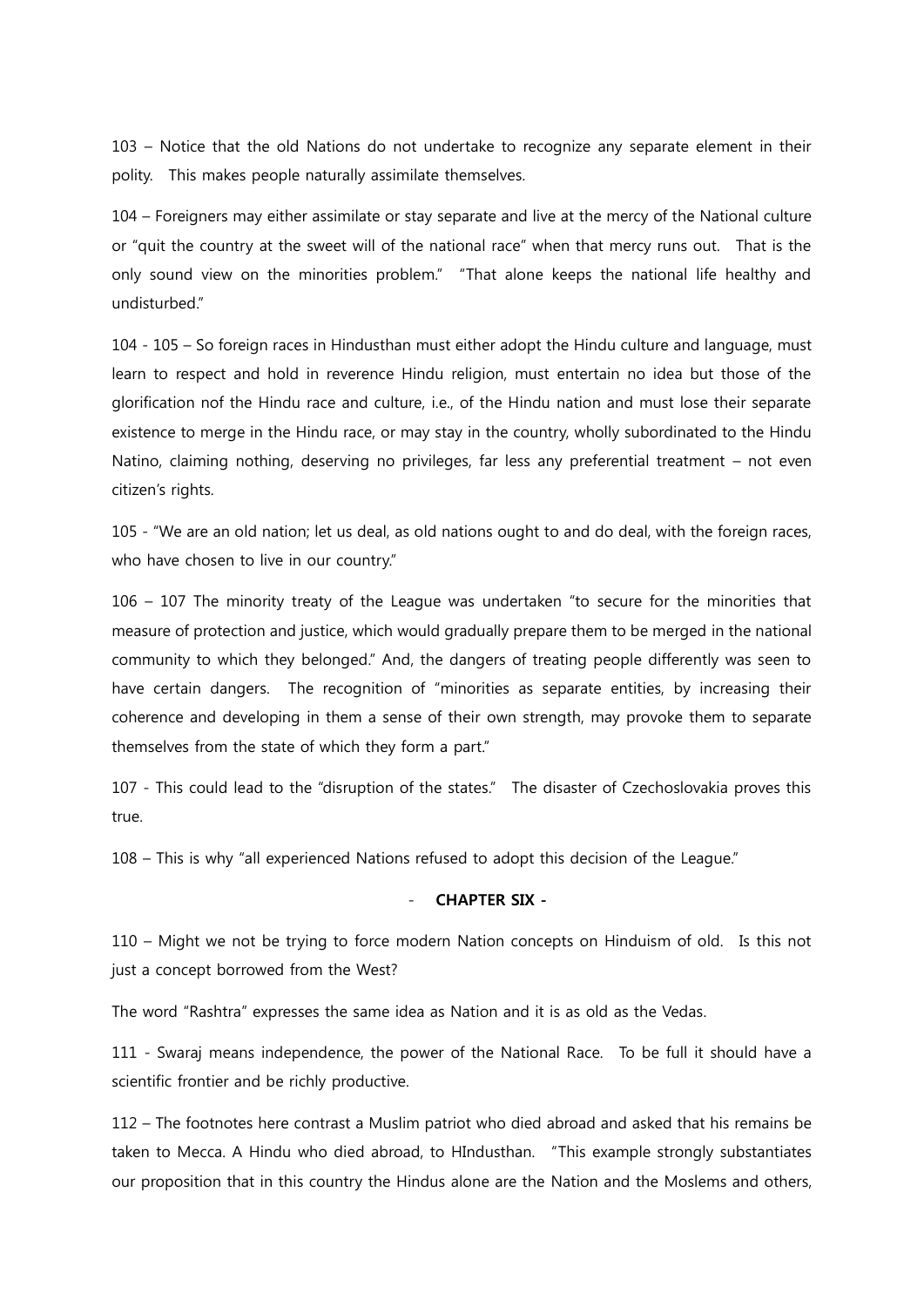if not actually antinational are at least outside the body of the Nation.

Love of the motherland is expressed beautifully in the Ramayana. Ram also dictated that we have 4 classes of society and free from those who do not subscribe to the social laws dictated by the Hindu Religion.

113 – "Race" means those people who have a common origin and common fellow feeling, i.e. are related together by common traditions and naturally by common aspiration.

113 – 115 This section finds the 5 parts of nationalism, (country: race, culture, religion, language) in Hindu texts.

116 – Hindu Culture and Religion were thought to be that of the whole world in the early texts.

And Hindu culture was all.

117 – Hence the texts do not differentiate religion, culture, or language. All were obvious parts of the Rashtra concept. Country and Race were emphasized.

118 – So yes, the modern idea of nation was known in ancient times.

### CHAPTER SEVEN

119 - Since the ancients understood Rashtra, how did moderns come to lose sight of the concept? How can some of those working for independence come to work to destroy Hindu nationality?

In the long peace that followed the great battle of the Mahabharat, the whole nation was lulled into a stupor by a sense of security.

120 – This led to the creation of little independent principalities. When the Muslim invaders came, they conquered the principalities and much of the Nation fell into enemy hands. "But the dormant National consciousness roused itself under Shivaji and the Sikh Gurus."

Shivaji is one such patriotic rejuvenator. He wanted to fight the invaders, but prior to victory, the sense of national consciousness must arise.

121 – The British know of the force of Hindu National Consciousness. They have therefore, systematically tried to stamp it out. They have taught the Hindus to toss out the religion and culture as being out of date. They are raised to think that they never really had a nation. They are taught that they are "upstarts, having no better right than the Muslims or the British to live in the country, they never were masters of the country, but were always, either of the Moghuls or of the British – meek drawers of water and hewers of wood.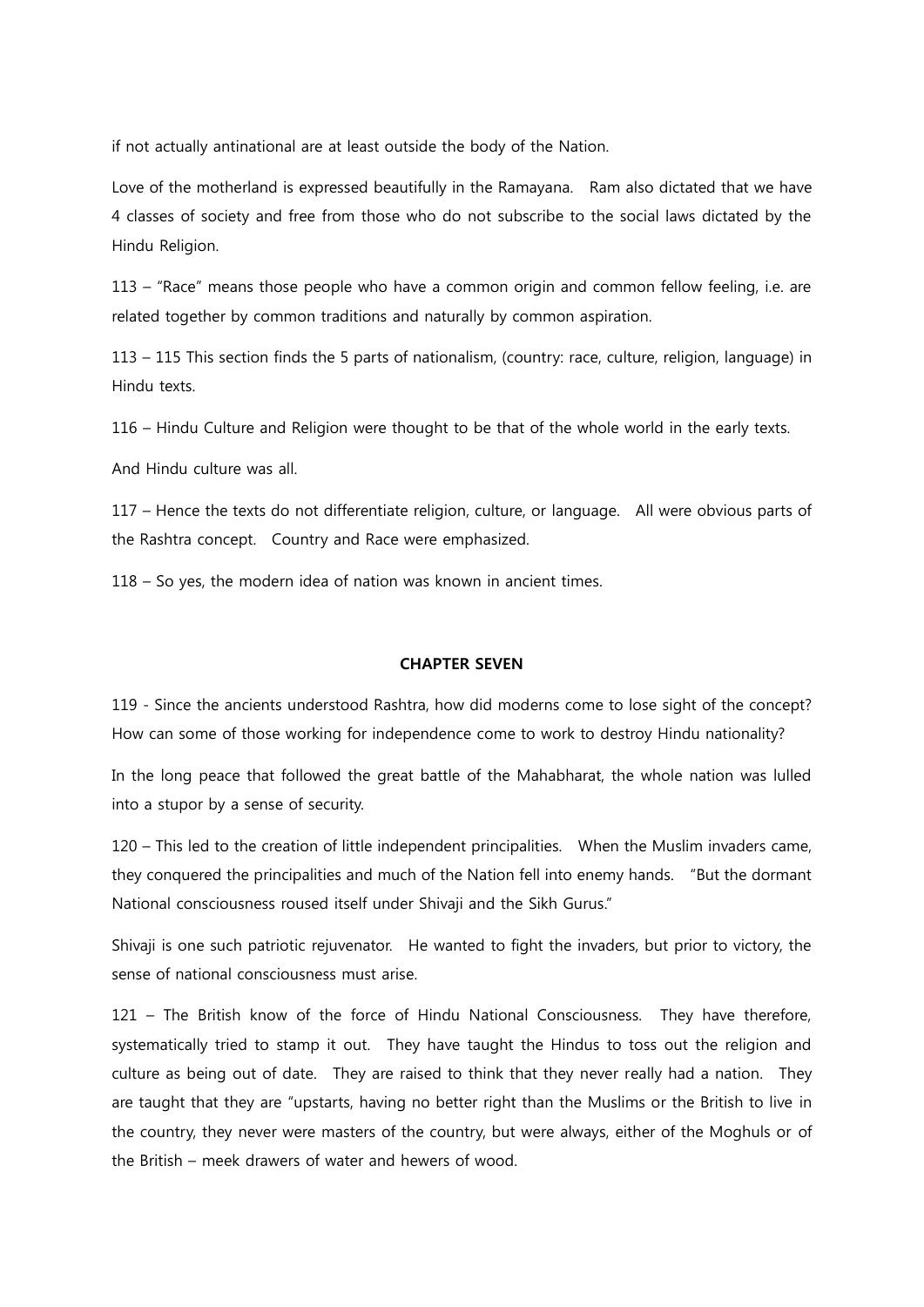122 – The crown of this denationalization was the creation of the "Indian National Congress." The express purpose of this was to suppress National outbursts, likely to dethrone the British.

122 – 123 "To effect it, the amazing theory was propounded that the Nation is composed of all those who, for one reason or another happen to live, at the time in the country. The absurd result of such a view is that European adventurers, who for their private, selfish ends came to the land yesterday, have earned a place in the National polity."

123 – Hindus were duped because they equated English wealth, and military power, with knowledge.

124 – The "Educated" class became slaves to the English.

125 – They became "de-culturised, de-nationalised people. But they also formed the bulk of the "Congress." They thought themselves leaders. This blind-leading-the-blind goes on "necessitating trumpet calls of correction from right minded Patriots, following whose resounding footsteps we have compiled this little work."

125 - 126 The "lack of the National sentiment of the right sort, is the root of our troubles. All through the centuries, since the Muslims first tread upon this land, it is this want of National Consciousness, which has been the cause of our ills."

126 – These folks make much of the caste system, of "superstitions," the want of literacy, the position of women in the social structure. "No society is entirely free of defects. The European Society, we maintain is exceptionally defective and yet they are "free and strong and progressive. In spite of their ugly social order, they are so, for the simple reason that they have cherished and do still foster correct national consciousness."

Caste existed during the time of the Mahabarata, but they were a strong, independent nation.

127 – Workers also have this apathy towards the nation.

128 – Many ruin us by calling all "who have Hindu Nationhood at heart and dubbing them as communal and anti-national. Does it not seem plain that they believe that we are a Nation in the making and had never enjoyed a National life before?"

"How can we be communal having, as we do, no other interest but those relating our Country, Our Nation? And yet the masses are being duped into believing that we, who stand (as we must rationally) for the Hindu National renaissance are not 'National.'"

The "Serai" theory is the one that disowns cultural heritage.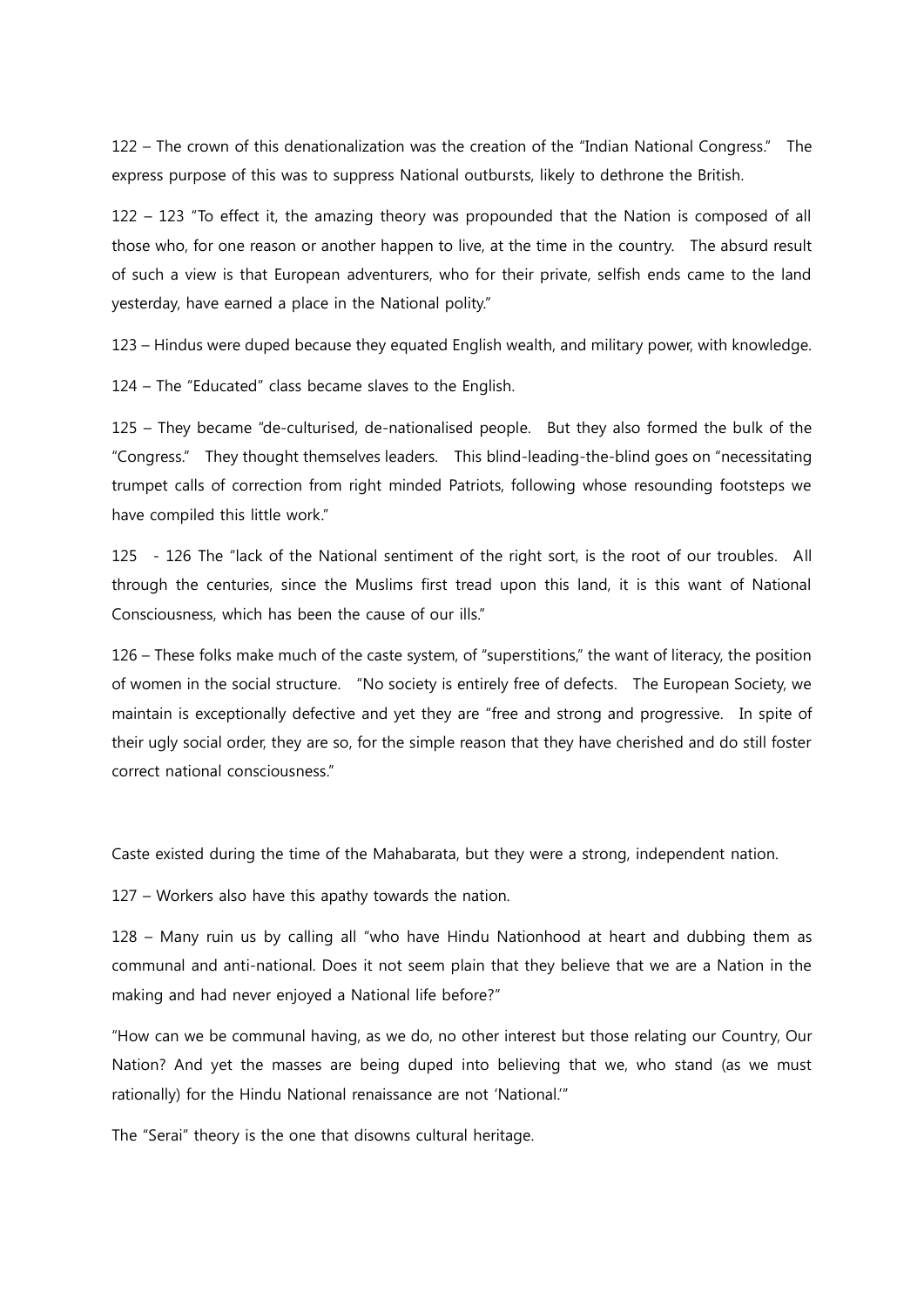### EPILOGUE

130 – We do not despair of the future. The race spirit has prevented our destruction in the past and shall do so again in the future. Other nations have had their day and left, not Hindusthan.

131 – He praises "The great Empire of Ashoka" which had a spiritual awakening under Lord Buddha and other empires.

132 – Today we see a national awakening under Vivekananda, Dayanand, and Arobindo Ghose. Let us rouse ourselves!

### APPENDIX A

Shivaji's Letter to Jaysingh (asking him to drop mulituculturalism). In stirring language: "colour of the glow in this world and next." For example

135 – "I do now know how I shall deal with thee. If I join thee there is no manliness in it. For brave men are not time-servers." "Or if I lift up the sword and the axe, then the Hindus on both sides will suffer. The greater sorrow is that my sword, which thirst for the blood of the Mussalmans, should be drawn from the scabbard for some other purpose."

136 – It might be better for you to "throw down the shield and fly."

137 – Or, Shivaji asks Jaysingh, "abolish Islam root and branch."

Why do you fight for the other side, for Rakshasa? I do believe that you've "laid down for him the self-respect of they family."

139 – You'd see to it that the Muslim "cuts our heads with our own swords." "Polish thy sword and they intellect and prove thyself a Turk to the Turks."

141 – If the two sides cooperate, they can burst a mountain! Come speak to me in privacy, "I swear my sword, by my horse, by my country and by my religion, that no harm shall befall thee in this."

142 – "Or if this letter does not appeal to thee, then indeed I am ready with my sword to deal with they army."